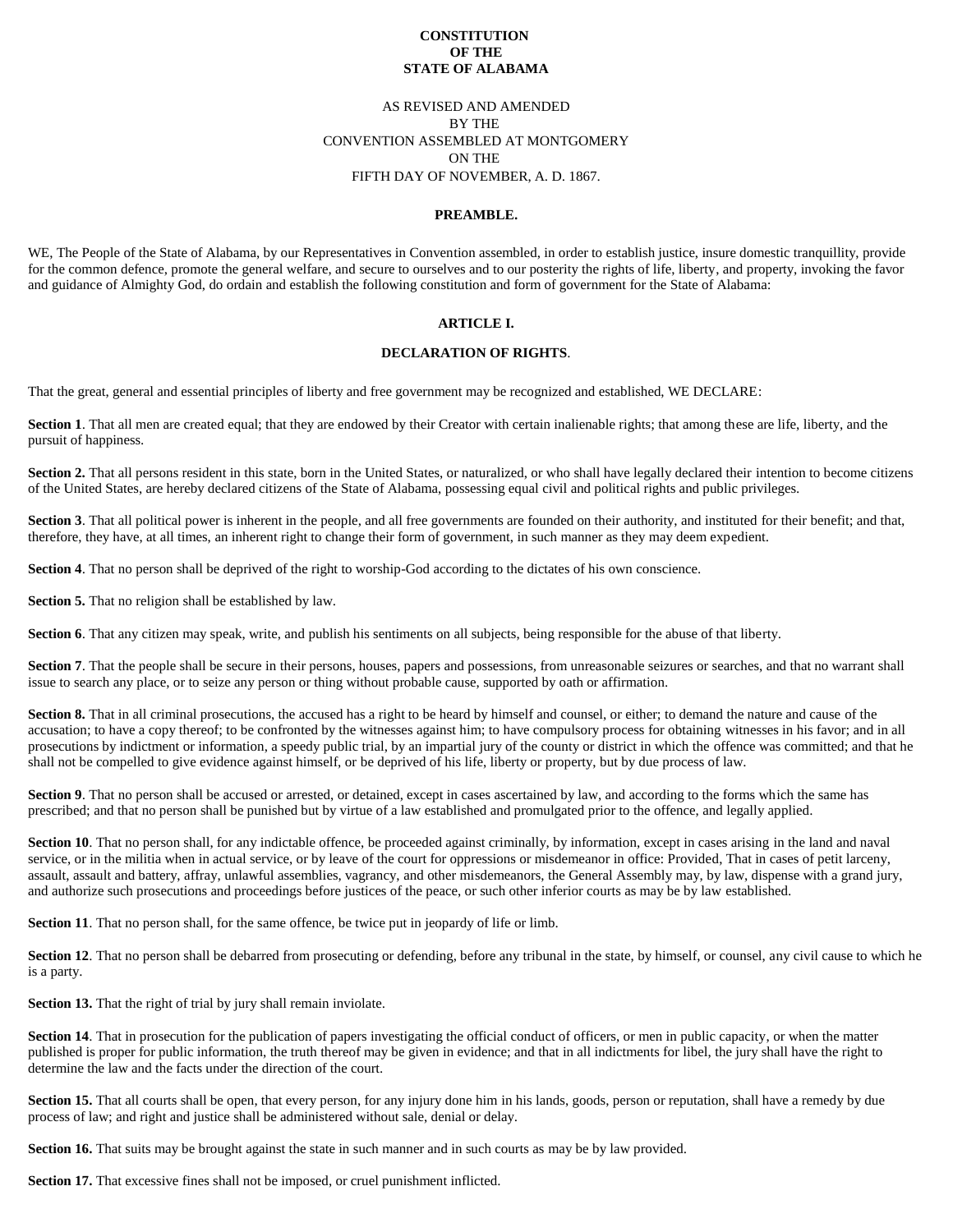Section 18. That all persons shall, before conviction, be bailable by sufficient sureties, except for capital offences when the proof is evident, or the presumption great. Excessive bail shall not, in any case, be required.

Section 19. The privilege of writ of habeas corpus shall not be suspended, except when necessary for public safety in times of rebellion or invasion.

Section 20. That treason against the state shall consist only in levying war against it, or adhering to its enemies, giving them aid and comfort; and that no person shall be convicted of treason, except on the testimony of two witnesses to the same overt act, or his own confession in open court.

Section 21. That no person shall be attainted of treason by the General Assembly; and that no conviction shall work corruption of blood or forfeiture of estate.

**Section 22.** That no person shall be imprisoned for debt.

**Section 23.** That no power of suspending laws shall be exercised, except by the General Assembly, or by its authority.

**Section 24.** That no ex post facto law, or any law impairing the obligation of contracts, shall be made.

**Section 25.** That private property shall not be taken or applied for public use, unless just compensation be made therefor; nor shall private property be taken for private use, or for the use of corporations, other than municipal, without the consent of the owner : Provided, however, That laws may be made securing to persons or corporations, the right of way over the lands of either persons or corporations, and for works of internal improvement, the right to establish depots, stations, and turnouts, but just compensation shall, in all cases, be first made to the owner.

Section 26. That all navigable waters shall remain forever public highways, free to the citizens of the state, and of the United States, without tax, impost or toll imposed; and that no tax, toll, impost or wharfage shall be demanded or received from the owner of any merchandise or commodity for the shores, or any wharf erected on the shores, or in, or over the waters of any navigable stream, unless the same be expressly authorized by the General Assembly.

Section 27. That the citizens have a right, in a peaceable manner, to assemble together for the common good and to apply to those invested with the power of government, for redress of grievances or other purposes, by petition, address or remonstrance.

**Section 28.** That every citizen has a right to bear arms in defence of himself and the state.

Section 29. That no person who conscienciously scruples to bear arms shall be compelled to do so, but may pay an equivalent for personal service.

Section 30. That no standing army shall be kept up without the consent of the General Assembly; and, in that case, no appropriation for its support shall be made for a longer term than one year and the military shall, in all cases, and at all times, be in strict subordination to the civil power.

Section 31. That no soldier shall, in time of peace, be quartered in any house, without the consent of the owner; or in time of war, but in a manner to be prescribed by law.

Section 32. That no title of nobility, or hereditary distinction, privilege, honor, or emolument, shall ever be granted or conferred in this state; that no property qualification shall be necessary to the election to, or holding of any office in this state, and that no office shall be created, the appointment to which shall be for a longer time than during good behavior.

**Section 33.** That emigration from the state shall not be prohibited; and that no citizen shall be exiled.

**Section 34.** That temporary absence from the state shall not cause a forfeiture of residence once obtained.

Section 35. That no form of slavery shall exist in this state; and there shall be no involuntary servitude, otherwise than for the punishment of crime, of which the party shall have been duly convicted.

**Section 36.** The right of suffrage shall be protected by laws, regulating elections, and prohibiting, under adequate penalties, all undue influences from power, bribery, tumult or other improper conduct.

Section 37. That this state has no right to sever its relations to the Federal Union, or to pass any law in derogation of the paramount allegiance of the citizens of this state to the government of the United States.

**Section 38.** That this enumeration of certain rights shall not impair or deny others retained by the people.

## **ARTICLE II.**

## **STATE AND COUNTY BOUNDARIES**

Section 1. The boundaries of this State are established and declared to be as follows--that is to say: Beginning at the point where the thirty-first degree of north latitude crosses the Perdido river; thence east to the western boundary line of the State of Georgia; thence along said line to the southern boundary line of the State of Tennessee; thence west along the southern boundary line of the State of Tennessee, crossing the Tennessee river, and on to the second intersection of said river, by said line; thence up said river to the mouth of Big Bear creek; thence by a direct line to the northwest corner of Washington county, in this state, as originally formed; thence southerly, along the line of the State of Mississippi, to the Gulf of Mexico; thence eastwardly, including all islands within six leagues of the shore, to the Perdido river, and thence up the said river to the beginning.

**Section 2.** The General Assembly may, by a two-thirds vote of both houses thereof, arrange and designate boundaries for the several counties of this State, which boundaries shall not be altered, except by a like vote. But no new counties shall be hereafter formed of less extent than six hundred square miles; and no existing county shall be reduced to less extent than six hundred square miles; and no new county shall be formed which does not contain a sufficient number of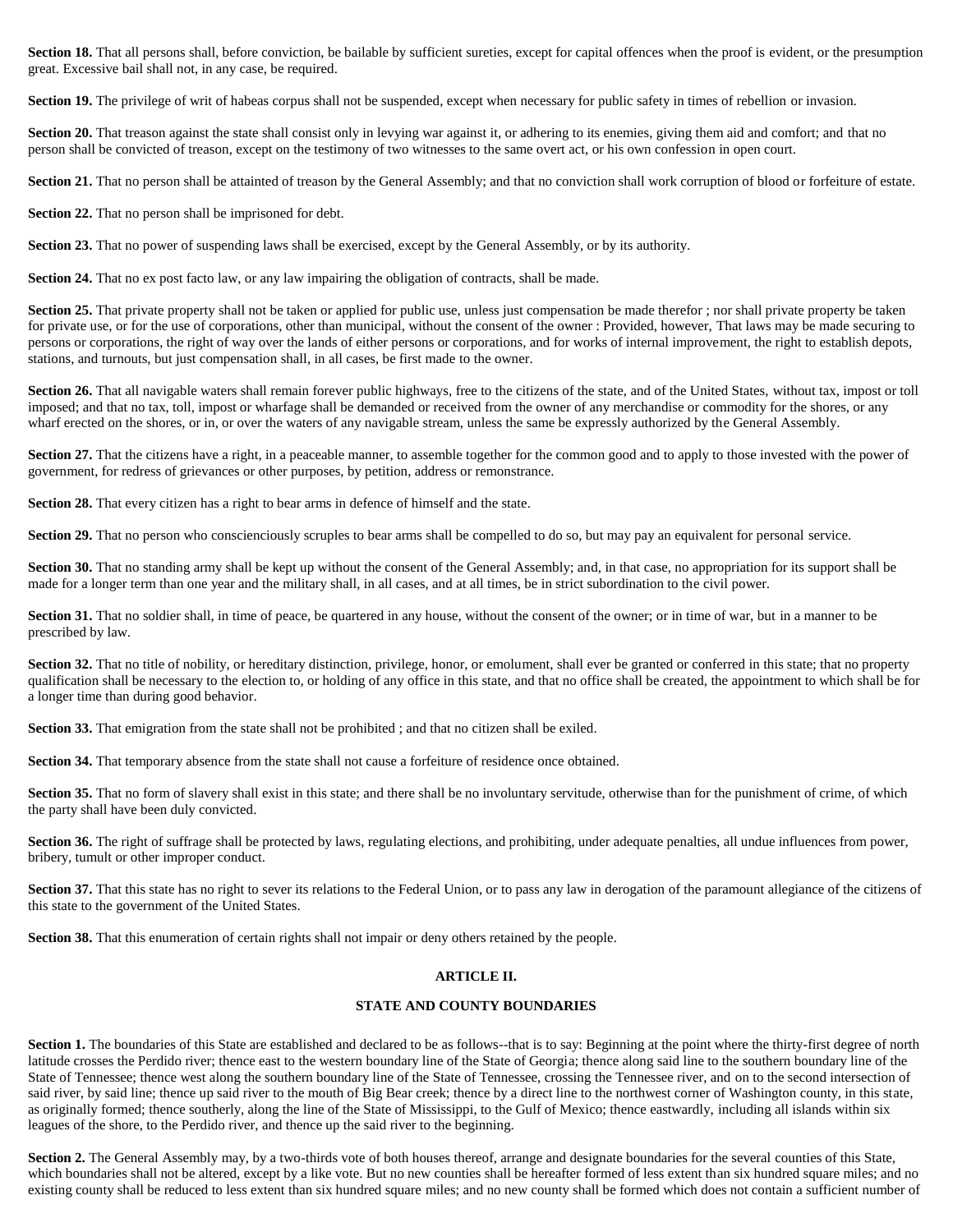inhabitants to entitle it to one representative under the ratio of representation existing at the time of its formation, or, unless the county or counties from which it is taken shall be left with the required number of inhabitants entitling such county or counties to separate representation.

## **ARTICLE III.**

## **DISTRIBUTION OF POWERS OF GOVERNMENT.**

Section 1. The powers of the government of the State of Alabama shall be divided into three distinct departments, each of which shall be confided to a separate body of magistracy, to-wit: Those which are legislative, to one; those which are executive, to another; and those which are judicial, to another.

**Section 2.** No person, or collection of persons, being of one of those departments, shall exercise any power properly belonging to either of the others, except in the instances hereinafter expressly directed permitted.

## **ARTICLE IV.**

## **LEGISLATIVE DEPARTMENT.**

Section 1. The legislative power of this state shall be vested in a General Assembly, which shall consist of a Senate and House of Representatives.

**Section 2.** The style of the laws of this state shall be: "Be it enacted by the General Assembly of Alabama." Each law shall contain but one subject, which shall be clearly expressed in its title; and no law shall be revised or amended unless the new act contain the entire act revised, or the section or sections amended; and the section or sections so amended shall be repealed.

Section 3. Senators and representatives shall be elected by the qualified electors, on the Tuesday after the first Monday in November. The term of office of the Senators shall be four years, and that of the Representatives two years, commencing on the day after the general election.

**Section 4.** No person shall be a Representative unless he is eligible as an elector to vote for members of the General Assembly.

Section 5. No person shall be a Senator, unless he be eligible as an elector to vote for members of the General Assembly, and shall be twenty-seven years of age, and shall have resided for two years within the state, and for the last year thereof within the district for which he shall be chosen.

Section 6. The House of Representatives, when assembled, shall choose a speaker, and its other officers; and the Senate shall choose a president, in the absence of the Lieutenant Governor, and its other officers: each House shall judge of the qualifications, elections and returns of its own members, but a contested election shall be determined in such manner as shall be directed by law. The President of the Senate and the Speaker of the House of Representatives shall remain in office until their successors are elected and qualified.

**Section 7.** A majority of each house shall constitute a quorum to do business, but a smaller number may adjourn from day to day, and may compel the attendance of absent members, in such manner and under such penalties as each house may provide.

Section 8. Each house may determine the rules of its own proceedings, punish members for disorderly conduct, and, with the consent of two-thirds, expel a member; but not a second time for the same cause; and shall have all other powers necessary for a branch of the Legislature of a free and independent state.

Section 9. Each house, during the session, may punish by imprisonment, any person not a member for disrespectful or disorderly behavior in its presence, or obstructing any of its proceedings: Provided, That such imprisonment shall not, at any time, exceed forty-eight hours.

Section 10. Each house shall keep a journal of its proceedings, and cause the same to be published immediately after its adjournment, excepting such parts as in its judgment may require secrecy, and the yeas and nays of the members of either house, on any question, shall, at the desire of one-tenth of the members present, be entered on the journals. Any member of either house shall have liberty to dissent from, or protest against, any act or resolution, which he may think injurious to the public or an individual, and have the reasons of his dissent entered on the journals.

Section 11. Members of the General Assembly, shall, in all cases, except treason, felony or breach of the peace, be privileged from arrest; and they shall not be subject to any civil process during the session of the General Assembly, nor for fifteen days next before the commencement and after the termination of each session.

**Section 12.** When vacancies occur in either house, the Governor, or the person exercising the powers of the Governor, shall issue writs of elections to fill such vacancies.

**Section 13.** The doors of each house shall be open, except on such occasion as in the opinion of the house, may require secrecy.

**Section 14.** Neither house shall, without the consent of the other, adjourn for more than three days, nor to any other place than that in which they may be sitting.

**Section 15.** Bills may originate in either house, and be amended, altered or rejected by the other; but no bill shall have the force of law until on three several days it be read in each house and free discussion be allowed thereon, unless in case of urgency, four-fifths of the house in which the bill shall be pending, may deem it expedient to dispense with this rule. And every bill, having passed both houses, shall be signed by the speaker and president of their respective houses: Provided, That all bills for raising revenue shall originate in the House of Representatives, but the Senate may amend or reject them as other bills.

Section 16. Every bill or resolution having the force of law, to which the concurrence of both houses of the General Assembly may be necessary, except on a question of adjournment, which shall have passed both houses, shall be presented to the Governor, and if he approve, he shall sign it; if not, he shall return it with his objections, to the house in which it shall have originated, who shall enter the objections at large on the journals, and proceed to reconsider it. If after such reconsideration, a majority of the whole number of members of that house shall agree to pass it, it shall be sent, together with the objections, to the other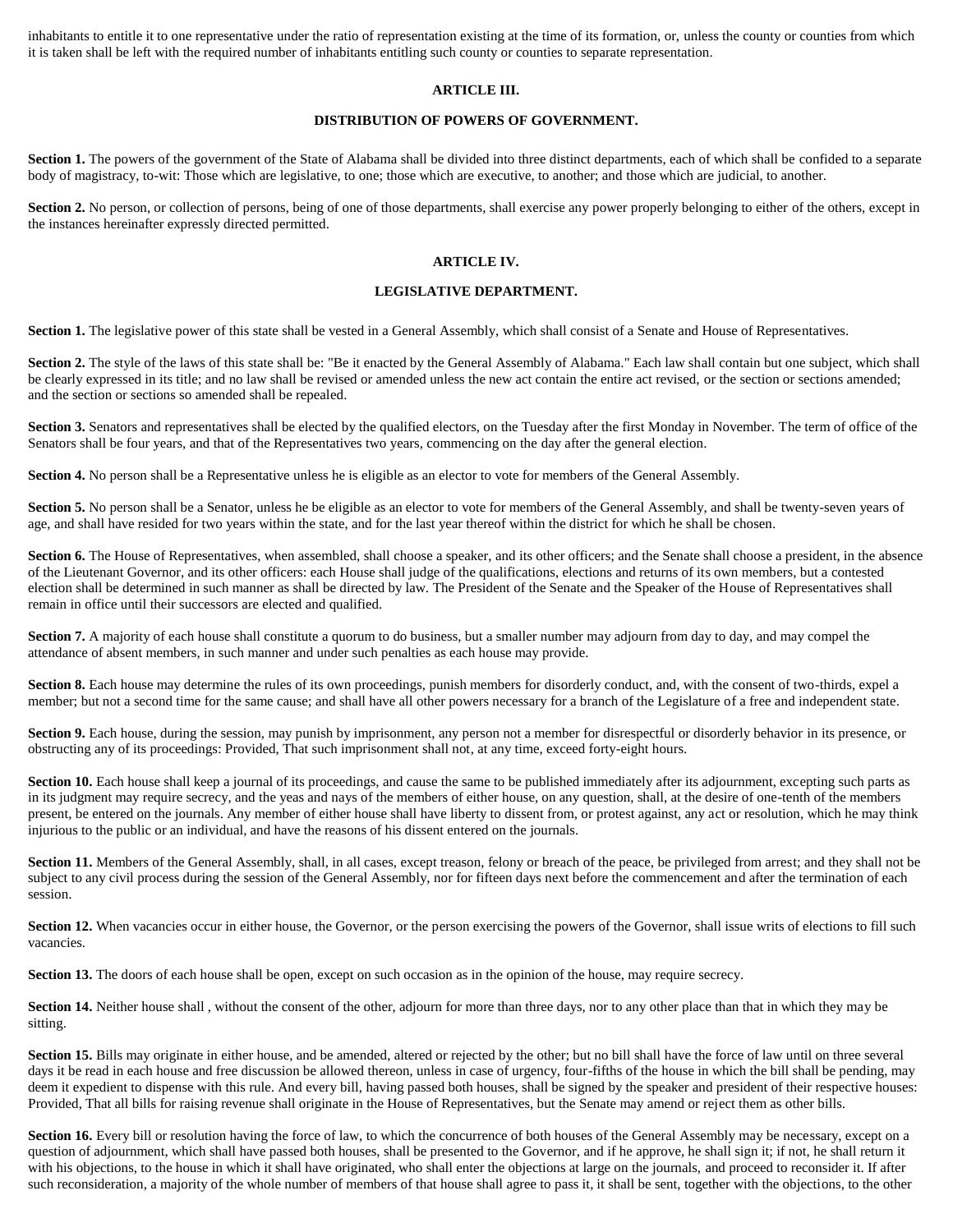house, by which it shall be reconsidered, and if approved by a majority of the whole number of members of that house, it shall have the same effect as if it had been signed by the Governor; but in all such cases, the votes of both houses shall be taken by yeas and nays, and the names of persons voting for and against the bill or resolution, shall be entered on the journals of both houses respectively. If the bill or resolution shall not be returned by the Governor within five days (Sundays excepted) after it shall have been presented to him, it shall have the same force and effect as if he had signed it, unless the General Assembly by its adjournment, prevent its return, in which case it shall not be a law.

Section 17. Every order, resolution or vote, to which the concurrence of both houses may be necessary, (except on questions of adjournment, and for bringing on elections by the two houses,) shall be presented to the Governor, and before it shall take effect, be approved by him, or being disapproved, shall be re-passed by both houses, according to the rules and limitations prescribed in the case of bills.

Section 18. Each member of the General Assembly shall receive from the public treasury such compensation for his services as may be prescribed by law; but no increase of compensation shall take effect during the session at which such increase shall have been made.

Section 19. No Senator or Representative shall, during the term for which he shall have been elected, be appointed to any civil office of profit under this state, which shall have been created, or the emoluments of which shall have been increased during such term, except such office as may be filled by elections by the people.

Section 20. No person who holds any lucrative office under the United States, or under this State, or any other State or government, (except postmasters, officers in the militia to whose office no annual salary is attached, justices of the peace, members of the court of county commissioners, notaries public, and commissioners of deeds;) no person who has been convicted of having given or offered any bribe to procure his election to any office; no person who has been convicted of bribery, forgery, perjury, or other high crime, or misdemeanor, which may be by law declared to disqualify him; and no person who has been a collector, or holder of any public moneys, and has failed to account for and pay over to the treasury all sums for which he may be by law accountable, shall be eligible to the General Assembly.

**Section 21.** The General Assembly shall meet annually, on such day as may be by law prescribed, and shall not remain in session longer than thirty days, except by a vote of two-thirds of each House.

Section 22. In all elections by the General Assembly, the members shall vote viva voce, and the votes shall be entered on the journals.

Section 23. All State officers may be impeached for any misdemeanor in office, but judgment shall not extend further than removal from office, and disqualification to hold office, under the authority of this State. The party impeached, whether convicted or not, shall be liable to indictment, trial and judgment, according to law.

Section 24. The House of Representatives shall have the sole power of preferring impeachment. All impeachments shall be tried by the Senate; the Senators, when sitting for that purpose, shall be on oath or affirmation; and no person shall be convicted under an impeachment without the concurrence of two-thirds of the Senators present.

Section 25. It shall be the duty of the General Assembly to pass such laws as may be necessary and proper to decide differences by arbitrators, to be appointed by the parties who may choose that mode of adjustment.

Section 26. It shall be the duty of the General Assembly, from time to time, as circumstances may require, to frame and adopt a penal code founded on principles of reformation.

Section 27. It shall be the duty of the General Assembly, within five years after the adoption of this Constitution, and within every subsequent period of ten years, to make provision by law for the revision, digesting and promulgation of all the public statutes of this State, both civil and criminal.

**Section 28.** The General Assembly shall have power to pass such penal laws as they may deem expedient, to suppress the evil practice of duelling.

Section 29. It shall be the duty of the General Assembly to regulate by law the cases in which deductions shall be made from the salaries of public officers for neglect of duty in their official capacities, and the amount of such deductions.

**Section 30.** Divorces from the bonds of matrimony shall not be granted but in the cases by law provided for, and by suit in chancery; but decisions in chancery for divorce shall be final, unless appealed from in the manner prescribed by law, within three months from the date of the enrollment thereof.

Section 31. No money shall be drawn from the treasury but in pursuance of an appropriation made by law; and a regular statement and account of the receipts and expenditures of all public moneys shall be published annually, in such manner as may be by law directed.

Section 32. The General Assembly shall not borrow or raise money on the credit of this State, except for purposes of military defense against actual or threatened invasion, rebellion or insurrection, without the concurrence of two-thirds of the members of each house; nor shall the debts or liabilities of any corporation, person or persons, or other States be guarantied, nor any money, credit or other thing be loaned or given away, except by a like concurrence of each house; and the votes shall, in each case, be taken by the yeas and nays and be entered on the journals.

Section 33. The State shall not engage in works of internal improvement; but its credit in aid of such may be pledged by the General Assembly on undoubted security, by a vote of two-thirds of each House of the General Assembly.

Section 34. It shall be the duty of the General Assembly to make adequate provisions in each county for the maintenance of the poor of this State.

Section 35. Any citizen of this State who shall, after the adoption of this Constitution, either in or out of this State, fight a duel with deadly weapons, or send, or accept a challenge so to do, or act as a second, or knowingly aid or assist in any manner those thus offending, shall be incapable of holding any office under this State.

Section 36. The General Assembly shall not have power to authorize any municipal corporation to pass any laws contrary to the general laws of the State, nor to levy a tax on real and personal property to a greater extend than two per centum of the assessed value of such property.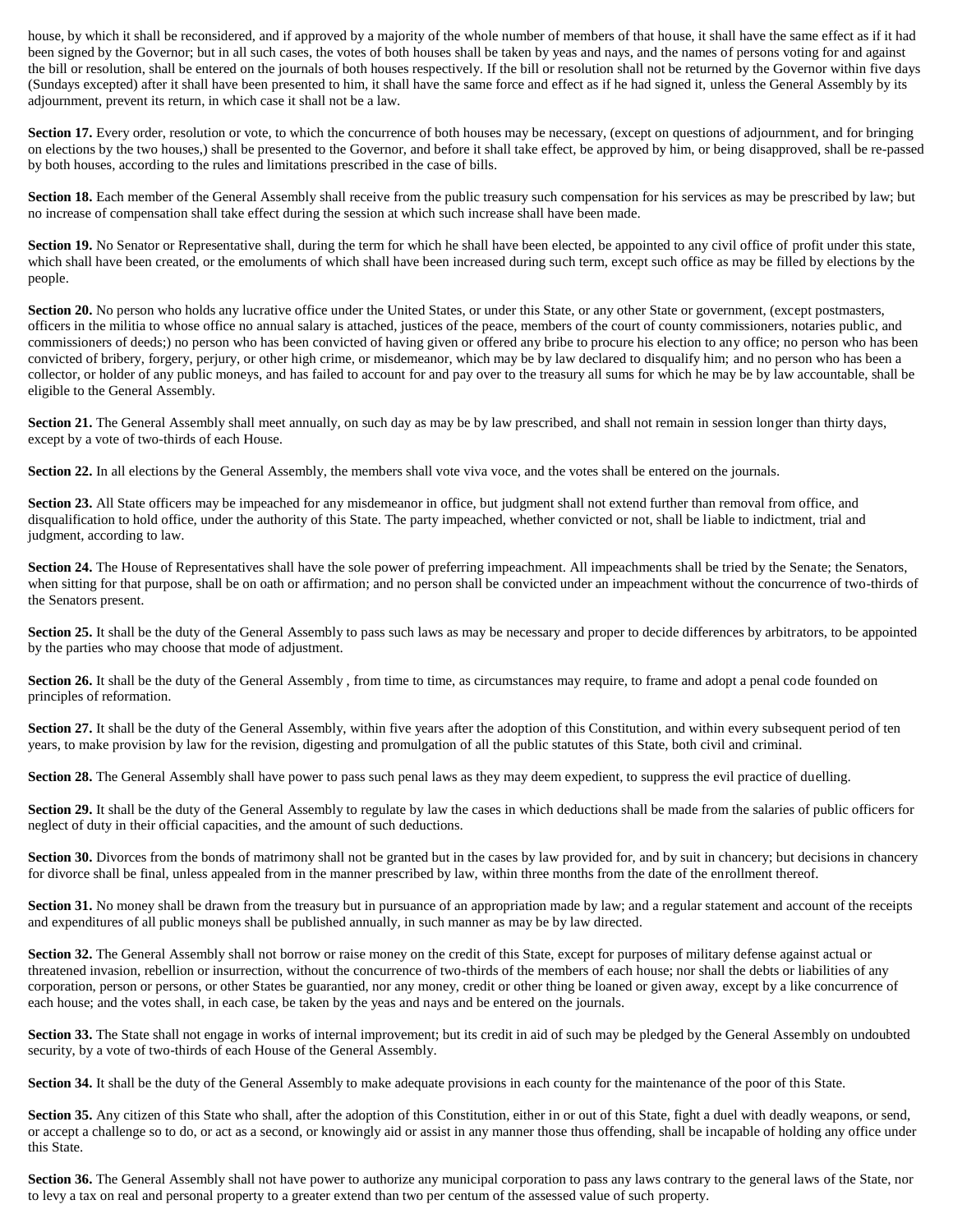Section 37. In the event of annexation of any foreign territory to this State, the General Assembly shall enact laws extending to the inhabitants of the acquired territory, all the rights and privileges which may be required by the terms of the acquisition, anything in this Constitution to the contrary notwithstanding.

### **ARTICLE V.**

#### **EXECUTIVE DEPARTMENT.**

**Section 1.** The Executive Department shall consist of a Governor, Lieutenant Governor, Secretary of State, Auditor, Treasurer, and Attorney General, who shall be chosen by the electors of the State, at the time and places at which they shall vote for Representatives.

Section 2. The Governor, Lieutenant Governor, Secretary of State, Treasurer, and Attorney General shall hold their offices for the term of two years, and the Auditor for the term of four years.

Section 3. The returns of every election for the officers named in the preceding section, shall be sealed up and transmitted to the seat of Government, by the returning officers, directed to the presiding officer of the Senate, who, during the first week of the session, shall open and publish the same in the presence of a majority of the members of the General Assembly; the person having the highest number of votes shall be declared duly elected, but if two or more shall be highest and equal in votes for the same office, one of them shall be chosen by the joint vote of both houses. Contested elections for executive officers shall be determined by both houses of the General Assembly, in such manner as shall be prescribed by law.

**Section 4.** The supreme executive power of this State shall be vested in the Governor.

**Section 5.** He shall take care that the laws are faithfully executed.

Section 6. He may require information in writing, from the officers in the executive department, upon any subject relating to the duties of their respective offices.

**Section 7.** He shall communicate at every session, by message to the General Assembly, the condition of the State, and recommend such measures as he shall deem expedient.

Section 8. He may, on extraordinary occasions, convene the General Assembly by proclamation, and shall state to both houses, when assembled, the purposes for which they have been convened.

Section 9. In case of disagreement between the two houses, in respect to the time of adjournment, he shall have power to adjourn the General Assembly to such time as he may think proper, but not beyond the regular meeting thereof.

Section 10. He shall be commander-in-chief of the military and naval forces of the State, except when they shall be called into the service of the United States.

Section 11. He shall have power after conviction, to grant reprieves, commutations and pardons for all offences, (except treason and cases of impeachment,) upon such conditions as he may think proper, subject, however, to such regulations as to the manner of applying for pardons as may be prescribed by law; but such pardons shall not relieve from civil or political disability. Upon conviction of treason, he may suspend the execution of the sentence, and report the same to the General Assembly at the next meeting, when the General Assembly shall either pardon, commute the sentence, direct its execution, or grant further reprieve. He shall communicate to the General Assembly at every regular session, each case of reprieve, commutation, or pardon granted, stating the name and crime of the convict, the sentence, its date; and the date of the commutation, pardon or reprieve, with his reasons therefor.

Section 12. There shall be a great seal of the State which shall be kept and used by the Governor officially, and the seal heretofore in use, shall continue to be the great seal of the State until another shall have been adopted by the General Assembly.

Section 13. All grants and commissions shall be issued in the name and by the authority of the State of Alabama, sealed with the Great Seal, signed by the Governor, and countersigned by the Secretary of State.

Section 14. No member of Congress, or other person, holding office under the authority of this State, or of the United States, shall execute the office of Governor, except as herein provided.

Section 15. In case of the death, impeachment, resignation, removal, or other disability of the Governor, the powers and duties of the office, for the residue of the term, or until he shall be acquitted, or the disability removed, shall devolve upon the Lieutenant Governor.

Section 16. The Lieutenant Governor shall be President of the Senate, but shall vote only when the Senate is equally divided, and in case of his absence or impeachment, or when he shall exercise the office of Governor, the Senate shall choose a president pro tempore.

**Section 17.** If the Lieutenant Governor, while executing the office of Governor, shall be impeached, displaced, resign or die, or otherwise become incapable of performing the duties of the office, the President of the Senate shall act as Governor until the vacancy is filled or the disability removed; and if the President of the Senate for any of the above causes shall be rendered incapable of performing the duties pertaining to the office of Governor, the same shall devolve upon the Speaker of the House of Representatives.

Section 18. Should the office of Secretary of State, Auditor, Treasurer, or Attorney General become vacant from any of the causes specified in the fifteenth section of this article, the governor shall fill the vacancy until the disability is removed or a successor elected and qualified. Every such vacancy shall be filled by election at the first general election that occurs more than thirty days after it shall have occurred, and the person chosen shall hold the office for the full term fixed in the second section of this article.

Section 19. The officers mentioned in this article shall, at stated times, receive for their services a compensation to be established by law, which shall neither be increased or diminished during the period for which they shall have been elected.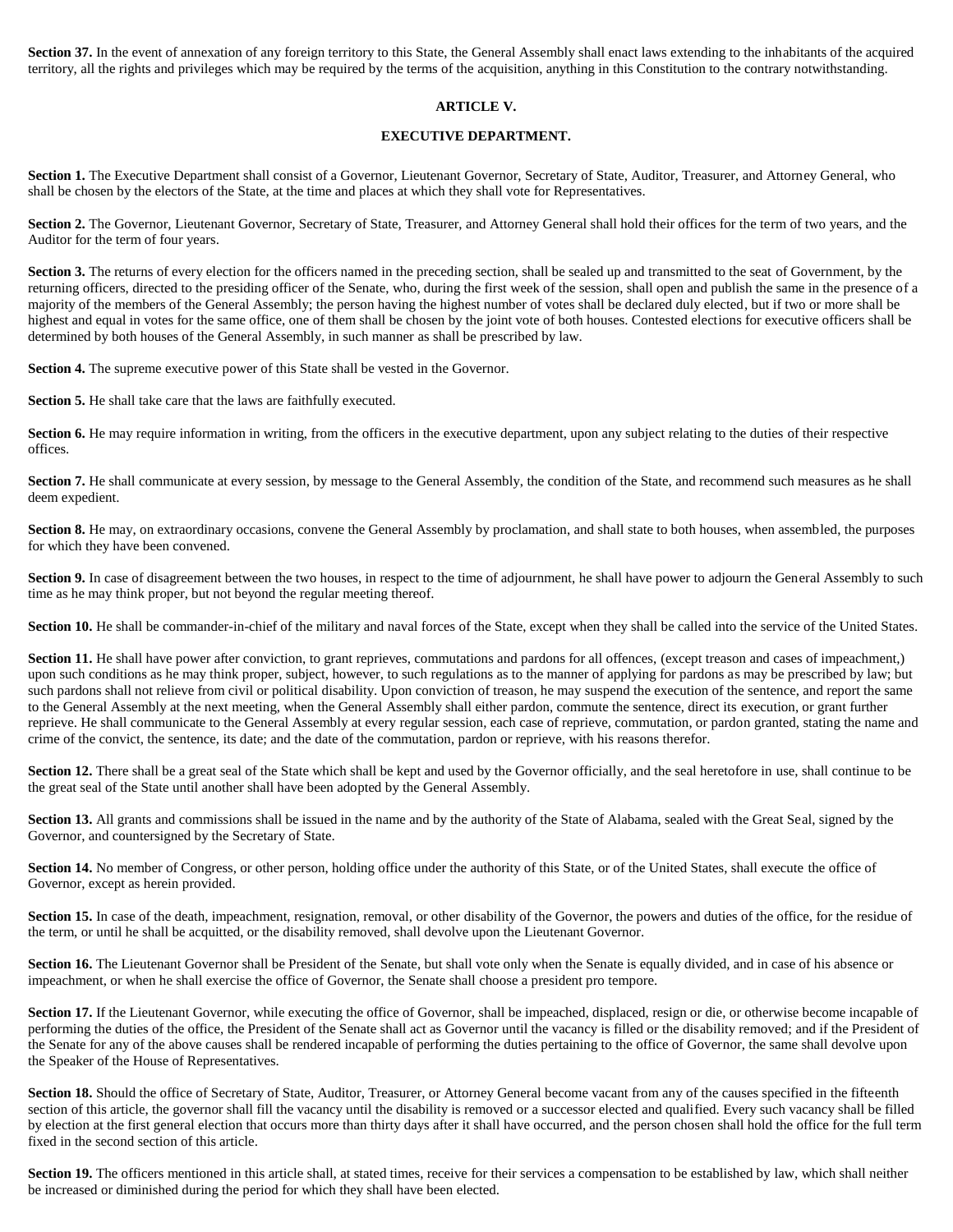Section 20. The officers of the Executive Department and of the public institutions of the State, shall, at least five days preceding each regular session of the General Assembly, severally report to the Governor, who shall transmit such reports with his message to the General Assembly.

Section 21. A Sheriff shall be elected in each county by the qualified electors thereof, who shall hold his office for the term of three years, unless sooner removed, and shall not be eligible to serve either as principal or deputy for any two successive terms. Vacancies in the office of Sheriff shall be filled by the Governor as in other cases; and the person appointed shall continue in office until the next general election in the county for Sheriff, as by law provided.

# **ARTICLE VI.**

## **JUDICIAL DEPARTMENT.**

Section 1. The judicial power of the State shall be vested in the Senate sitting as a court of Impeachment, a Supreme Court, Circuit Courts, Chancery Courts, Courts of Probate, such inferior Courts of Law and Equity to consist of not more than five members, as the General Assembly may from time to time establish, and such persons as may be by law invested with powers of a judicial nature.

**Section 2.** Except in cases otherwise directed in the Constitution, the Supreme Court shall have appellate jurisdiction only, which shall be co-extensive with the State, under such restrictions and regulations not repugnant to this Constitution, as may from time to time be prescribed by law; Provided, That said court shall have power to issue writs of injunction, mandamus, habeas corpus, quo-warranto, and such other remedial and original writs as may be necessary to give it a general superintendence and control of inferior jurisdiction.

Section 3. The Supreme Court shall be held at the seat of government, but if that shall have become dangerous from an enemy, or from disease, it may adjourn to a different place.

Section 4. The State shall be divided by the General Assembly into convenient circuits, each of which shall contain not less than three nor more than eight counties; and for each circuit there shall be chosen a Judge, who shall after his election or appointment, reside in the circuit for which he shall have been chosen.

Section 5. The Circuit Court shall have original jurisdiction in all matters, civil and criminal, within the State, not otherwise excepted in the Constitution, but in civil cases only when the matter or sum in controversy exceeds fifty dollars: Provided, however, That the Circuit Court shall have equity jurisdiction concurrent with the Courts of Chancery in all cases for divorce, and cases in which the value of the matter in controversy does not exceed the sum of five thousand dollars.

Section 6. A Circuit Court shall be held in each county in the State at least twice in every year, and the Judges of the several circuits may hold courts for each other when they deem it expedient, and shall do so when directed by law: Provided, That the judges of the several Circuit Courts shall have power to issue writs of injunction returnable into Courts of Chancery.

Section 7. The General Assembly shall have power to establish a Court or Courts of Chancery with original and appellate jurisdiction. The State shall be divided by the General Assembly into convenient Chancery Divisions, and the Divisions into Districts; and for each Division there shall be a Chancellor, who shall, after his election or appointment, reside in the Division for which he shall have been elected or appointed.

Section 8. A Chancery Court shall be held in each county at a place therein to be fixed by law, and the Chancellors may hold courts for each other, when they deem it expedient.

**Section 9.** The General Assembly shall have power to establish in each county within the State a Court of Probate, with general jurisdiction for the granting of letters testamentary and of administration, and for orphans' business; and the General Assembly may confer on the said courts, jurisdiction of contracts for labor, and order frequent sessions for that purpose.

Section 10. The Judges of the Supreme Courts, Circuit Courts, and Courts of Chancery, shall, at stated times, receive for their services a compensation which shall not be diminished during their continuance in office; but they shall receive no fees or perquisites, nor hold any office (except judicial offices) of profit or trust under this State, or the United States during the term for which they have been elected, nor under any other power during their continuance in office.

Section 11. Judges of the Supreme Court, and Chancellors, Judges of the Circuit and Probate Courts, and of such other inferior courts as may be by law established, shall be elected by the qualified electors of the respective counties, cities, towns or districts, for which said courts may be established, on the Tuesday after the first Monday in November of each year, or such other day as may be by law prescribed. Vacancies in the office of the Circuit Judge, Judge of Probate, or Judge of any other inferior court established by law, shall be filled by the Governor; and the person appointed by him shall hold office until the next election day appointed by law for election of Judge, and until his successor shall have been elected and qualified.

Section 12. The Judges of the several Courts of this State shall hold their office for the term of six years; and the right of any Judge to hold his office for the full term hereby prescribed, shall not be affected by any change hereafter made by law in any Circuit or District, or in the mode or time of election; but for any wilful neglect of duty, or any other reasonable cause which shall not be a sufficient ground of impeachment, the Governor shall remove any Judge on the address of two-thirds of each house of the General Assembly: Provided, That the cause or causes for which said removal may be required, shall be stated at length in such address, and entered on the journals of each house: And provided further, That the Judge intended to be removed shall be notified of such cause or causes, and shall be admitted to a hearing in his own defense, before any vote for such address; and in all such cases the vote shall be taken by yeas and nays, and be entered on the journal of each house respectively.

Section 13. A competent number of Justices and Constables shall be elected in and for each county by the qualified electors thereof; who shall hold office during such terms as may be prescribed by law. Said Justices shall have jurisdiction in all civil cases wherein the amount in controversy does not exceed one hundred dollars. In all cases tried before such Justices the right of appeal shall be secured by law: Provided, That Notaries Public appointed according to law shall be authorized and required to exercise, throughout their respective counties all the powers and jurisdiction of Justices of the Peace.

Section 14. The Judges of the Supreme Court shall, by virtue of their offices, be conservators of the peace throughout the State; as also the Judges of the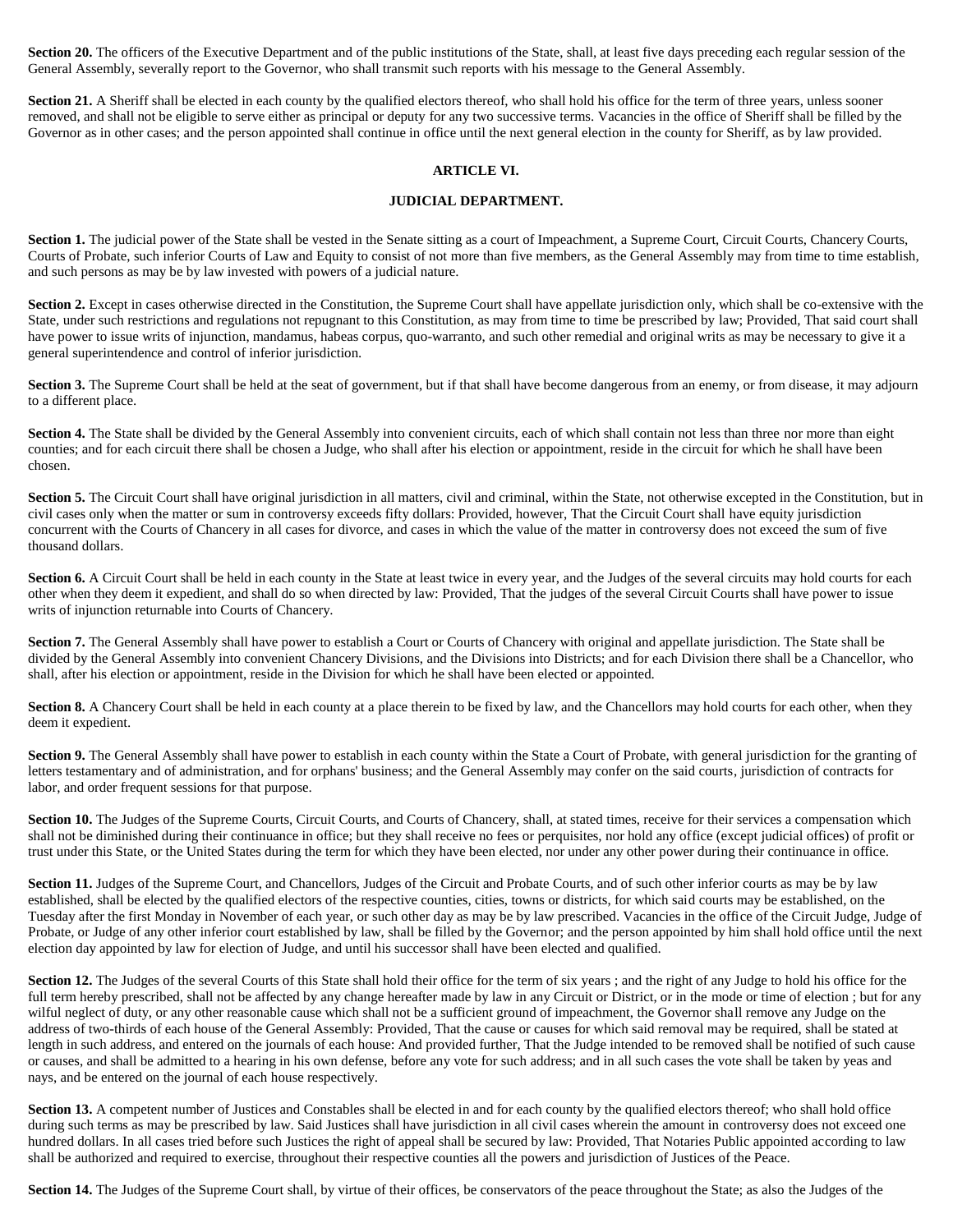Circuit Courts within their respective Circuits, and the Judges of the inferior courts within their respective counties.

Section 15. The Clerk of the Supreme Court shall be appointed by the Judges thereof; Registers in Chancery, by the Chancellors of the Divisions; and all the Clerks and Registers so appointed shall be removed by the appointing power for cause to be placed on the records of the court.

Section 16. The Attorney General shall reside at the seat of government, and shall be the law officer of the State. During the session of the General Assembly, he shall furnish to the committees of either house, when required, drafts of bills and written opinions upon any matter under consideration of the committees, and shall perform such other duties as may be required of him by law.

**Section 17.** A Solicitor shall be elected in each county in this State by the qualified electors of such county, who shall reside in the county for which he is elected, and perform such duties as may be required of him by law. He shall hold office for a term of four years, and in case of vacancy, such vacancy shall be filled by the Judge of the Circuit until his successor is elected and qualified.

Section 18. Clerks of the Circuit Court, and such inferior courts as may be by law established, shall be elected by the qualified electors in each county, for the term of six years, and may be removed from office for cause, and in such manner as may be by law prescribed. Vacancies in the office of Clerk shall be filled by the Judge of the Court, until the next general election, and until a successor shall be elected and qualified: Provided, That the General Assembly shall have power to annex the duties of Clerk to the office of Judge of any of the inferior courts by law established.

Section 19. The style of all processes shall be "The State of Alabama," and all prosecutions shall be carried on in the name and by the authority of the State of Alabama, and shall conclude "against the peace and dignity of the same."

## **ARTICLE VII.**

## **ELECTIONS.**

**Section 1.** In all elections by the people, the electors shall vote by ballot.

Section 2. Every male person, born in the United States, and every male person who has been naturalized, or who has legally declared his intention to become a citizen of the United States, twenty-one years old or upward, who shall have resided in this State six months next preceding the election, and three months in the county in which he offers to vote, except as hereinafter provided, shall be deemed an elector: Provided, That no soldier, or sailor, or marine in the military or naval service of the United States, shall hereafter acquire a residence by reason of being stationed on duty in this State.

Section 3. It shall be the duty of the General Assembly to provide, from time to time, for the registration of all electors; but the following classes of persons shall not be permitted to register, vote or hold office: 1st, Those, who, during the late rebellion, inflicted, or caused to be inflicted, any cruel or unusual punishment upon any soldier, sailor, marine, employee or citizen of the United States, or who, in any other way, violated the rules of civilized warfare. 2d, Those who may be disqualified from holding office by the proposed amendment to the Constitution of the United States, known as "Article XIV," and those who have been disqualified from registering to vote for delegates to the Convention to frame a Constitution for the State of Alabama, under the act of Congress, "to provide for the more efficient government of the rebel States," passed by Congress March 2, 1867, and the acts supplementary thereto, except such persons as aided in the reconstruction proposed by Congress, and accept the political equality of all men before the law: Provided, That the General Assembly shall have power to remove the disabilities incurred under this clause. 3d, Those who shall have been convicted of treason, embezzlement of public funds, malfeasance in office, crime punishable by law with imprisonment in the penitentiary, or bribery. 4th. Those who are idiots or insane.

Section 4. All persons, before registering, must take and subscribe the following oath: I, \_\_\_\_\_\_, do solemnly swear (or affirm) that I will support and maintain the Constitution and laws of the United States, and the Constitution and laws of the State of Alabama; that I am not excluded from registering by any of the clauses in Sec. 3, Article 7, of the Constitution of the State of Alabama; that I will never countenance or aid in the secession of this State from the United States; That I accept the civil and political equality of all men; and agree not to attempt to deprive any person or persons, on account of race, color, or previous condition, of any political or civil right, privilege, or immunity, enjoyed by any other class of men; and furthermore, that I will not in any way injure, or countenance in others any attempt to injure, any person or persons, on account of past or present support of the government of the United States, the laws of the United States, or the principle of the political and civil equality of all men, or for affiliation with any political party.

Section 5. Electors shall, in all cases except treason, felony, or breach of the peace, be privileged from arrest and civil process during their attendance at elections, and in going to and returning from the same.

Section 6. It shall be the duty of the General Assembly, to enact adequate laws giving protection against the evils arising from the use of intoxicating liquors at elections.

**Section 7.** Returns of elections for all civil officers elected by the people, who are to be commissioned by the Governor, and also for the members of the General Assembly, shall be made to the Secretary of State.

# **ARTICLE VIII.**

## **REPRESENTATION.**

Section 1. The House of Representatives shall consist of not more than one hundred members, who shall be apportioned by the General Assembly among the several counties of the State, according to the number of inhabitants in them respectively; and to this end the General Assembly shall cause an enumeration of all the inhabitants of the State to be made in the year 1875, and every ten years thereafter, and shall make an apportionment of the representatives among the several counties at the first regular session after each enumeration; which apportionment, when made, shall not be subject to alteration until after the next census shall have been taken: Provided, That each county shall be entitled to at least one representative, And provided, further, That when two or more adjoining counties shall each have a residuum, or fraction over and above the ratio then fixed by law, which fractions, when added together, equal, or exceed that ratio, in that case the county having the largest fraction shall be entitled to one additional representative.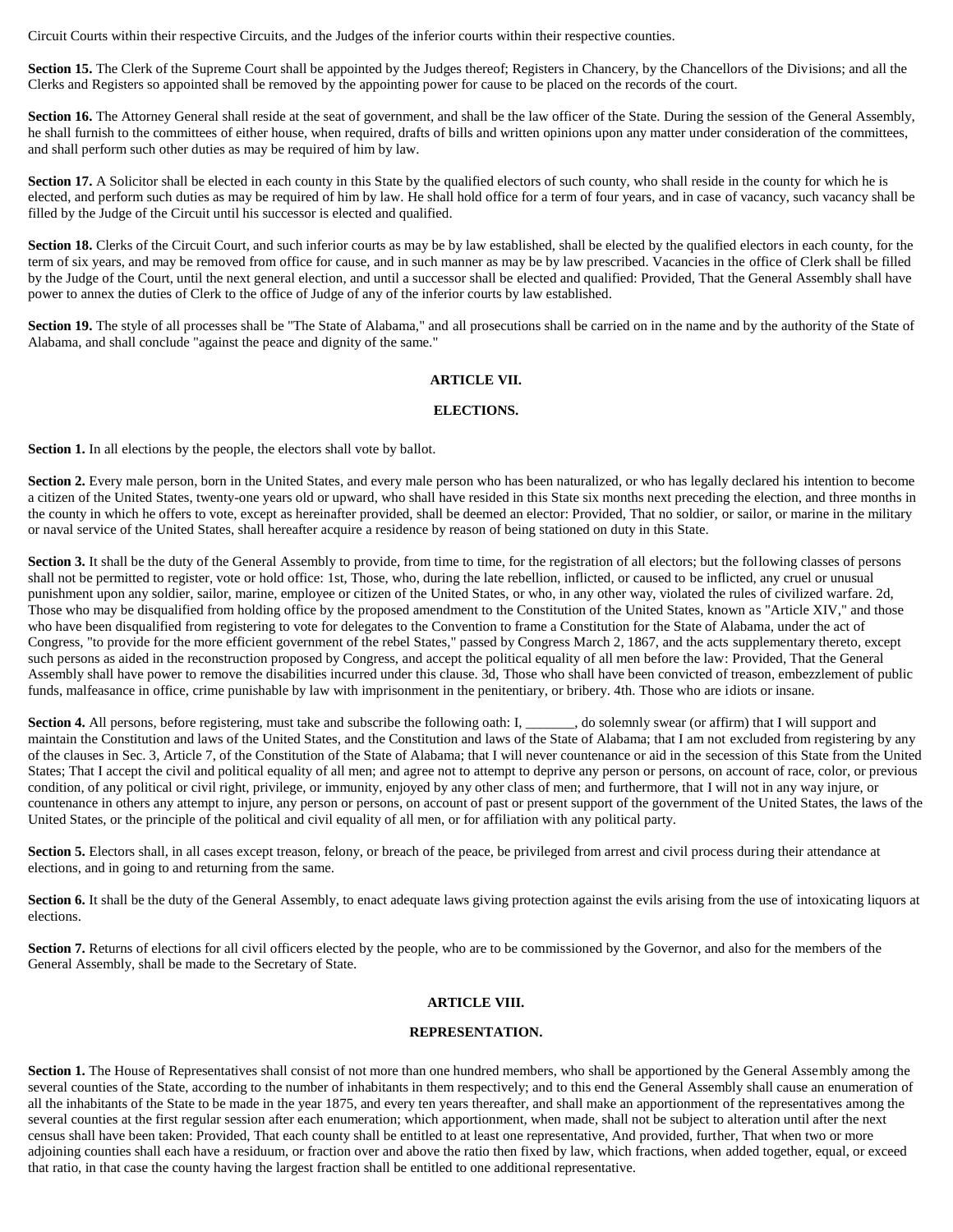**Section 2.** Until the General Assembly shall make an apportionment of the representatives among the several counties, after the first enumeration made as herein provided, the counties of Autauga, Baldwin, Bibb, Blount, Butler, Calhoun, Clay, Clarke, Cherokee, Cleburne, Crenshaw, Choctaw, Coffee, Conecuh, Coosa, Covington, Dale, DeKalb, Elmore, Fayette, Henry, Jefferson, Lauderdale, Limestone, Marshall, Marion, Monroe, Morgan, Pike, Randolph, St. Clair, Shelby, Walker, Washington and Winston, shall have one representative each; the counties of Chambers, Franklin, Greene, Hale, Jackson, Lee, Lawrence, Macon, Pickens, Russell, Talladega, Tallapoosa and Tuscaloosa, shall be entitled to two representatives each; the counties of Barbour, Bullock, Lowndes, Madison, Marengo, Perry, Sumter and Wilcox, shall be entitled to three representatives each; the counties of Dallas, Mobile and Montgomery, shall be entitled to five representatives each: Provided, That in the formation of new counties the General Assembly may apportion to each its proper representation.

Section 3. The whole number of Senators shall be not less than one-fourth or more than one-third of the whole number of representatives; and it shall be the duty of the General Assembly, at its first session after the making of each enumeration, as provided by section first, of this article, to fix by law the number of Senators, and to divide the State into as many senatorial districts as there are Senators; which districts shall be as nearly equal to each other as may be in the number of inhabitants, and each shall be entitled to one Senator, and no more: Provided, That no county shall be divided, and no two or more counties, which are separated entirely by a county belonging to another district, shall be joined in one district; And Provided, further, That the senatorial districts, when formed, shall not be changed until after the next enumeration shall have been taken.

Section 4. At the first general election after each new apportionment, elections shall be held anew in all the senatorial districts. The senators elected, when convened at the next ensuing session of the General Assembly, shall be divided by lot into two classes, as nearly equal as may be; the seats of the senators of the 1st class shall be vacated at the expiration of two years, and those of the 2d class at the expiration of four years, from the day of election, so that (except as above provided,) one-half of the senators may be chosen biennially.

Section 5. Until the General Assembly shall divide the State into senatorial districts as herein provided, the senatorial districts shall remain as follows: 1st District, Limestone and Lauderdale; 2d, Franklin and Lawrence; 3d, Morgan, Blount, Winston and Marion; 4th, Madison; 5th, Jackson, Marshall and DeKalb; 6th, Cherokee and Calhoun; 7th, Walker, Jefferson and St. Clair; 8th, Shelby and Bibb; 9th, Tuscaloosa and Fayette; 10th, Talladega and Clay; 11th; Chambers, Randolph and Cleburne; 12th, Coosa and Tallapoosa, 13th, Lee; 14th, Macon; 15th, Russell; 16th, Bullock; 17th, Barbour; 18th, Autauga and Elmore; 19th, Montgomery; 20th, Lowndes; 21st, Dallas; 22d, Perry; 23d, Hale; 24th, Greene and Pickens; 25th, Sumter; 26th, Marengo; 27th , Choctaw, Clark and Washington; 28th, Mobile; 29th, Monroe and Baldwin; 30th, Wilcox; 31st, Butler and Conecuh; 32d, Covington, Crenshaw and Pike; 33d, Coffee, Dale and Henry.

Section 6. Until a new apportionment of representative to the Congress of the United States shall have been made, the Congressional Districts shall remain as stated in the Revised Code of Alabama, and after each new apportionment, the General Assembly shall divide the state into as many districts as it is allowed representatives in Congress, making such Congressional Districts as nearly equal in the number of inhabitants as may be.

## **ARTICLE IX.**

## **TAXATION.**

Section 1. All taxes levied on property in this state, shall be assessed in exact proportion to the value of such property: Provided, however, That the General Assembly may levy a poll tax not to exceed one dollar and fifty cents on each poll, which shall be applied exclusively in aid of the public school fund.

**Section 2.** No power to levy taxes shall be delegated to individuals or private corporations.

## **ARTICLE X.**

## **MILITIA.**

Section 1. All able-bodied male inhabitants of this state, between the ages of eighteen years and forty-five years, who are citizens of the United States, or who have declared their intention to become citizens of the United States, shall be liable to military duty in the militia of this state; but all citizens of any denomination whatever, who, from scruples of conscience, may be averse to bearing arms, shall be exempt therefrom upon such conditions as may be prescribed by law.

**Section 2.** The General Assembly shall provide for the organizing, arming, equipping and discipline of the militia, and for paying the same, when called into active service, in such manner as it shall deem expedient, not incompatible with the laws of the United States.

**Section 3.** Officers of the militia shall be elected or appointed and commissioned in such manner as may be provided by the General Assembly.

Section 4. The Governor shall be commander-in-chief of the army and navy of this state, and of the militia, except when called into the service of the United States, and shall have power to call forth the militia to execute the laws, to suppress riots, or insurrections, and to repel invasion.

Section 5. The Governor shall nominate, and by and with the consent of the Senate, appoint one Major-General and three Brigadier-Generals: the Adjutant General, and other staff-officers to the commander-in-chief, shall be appointed by the Governor, and their commissions shall expire with the Governor's term of service. No commissioned officer shall be removed from office except by the Senate, on the recommendation of the Governor, stating the grounds on which such removal is recommended, or by the decision of a court-martial pursuant to law.

Section 6. The militia may be divided into two classes, to be designated as "volunteer militia" and "reserve militia," in such manner as shall be provided by law.

Section 7. The militia shall, in all cases, except felony, treason, or breach of the peace, be privileged from arrest during their attendance at musters and elections of officers, and in going to and returning from the same.

**Section 8.** The officers and men commissioned and organized, shall not be entitled to, or receive any pay, rations, or emoluments when not in active service.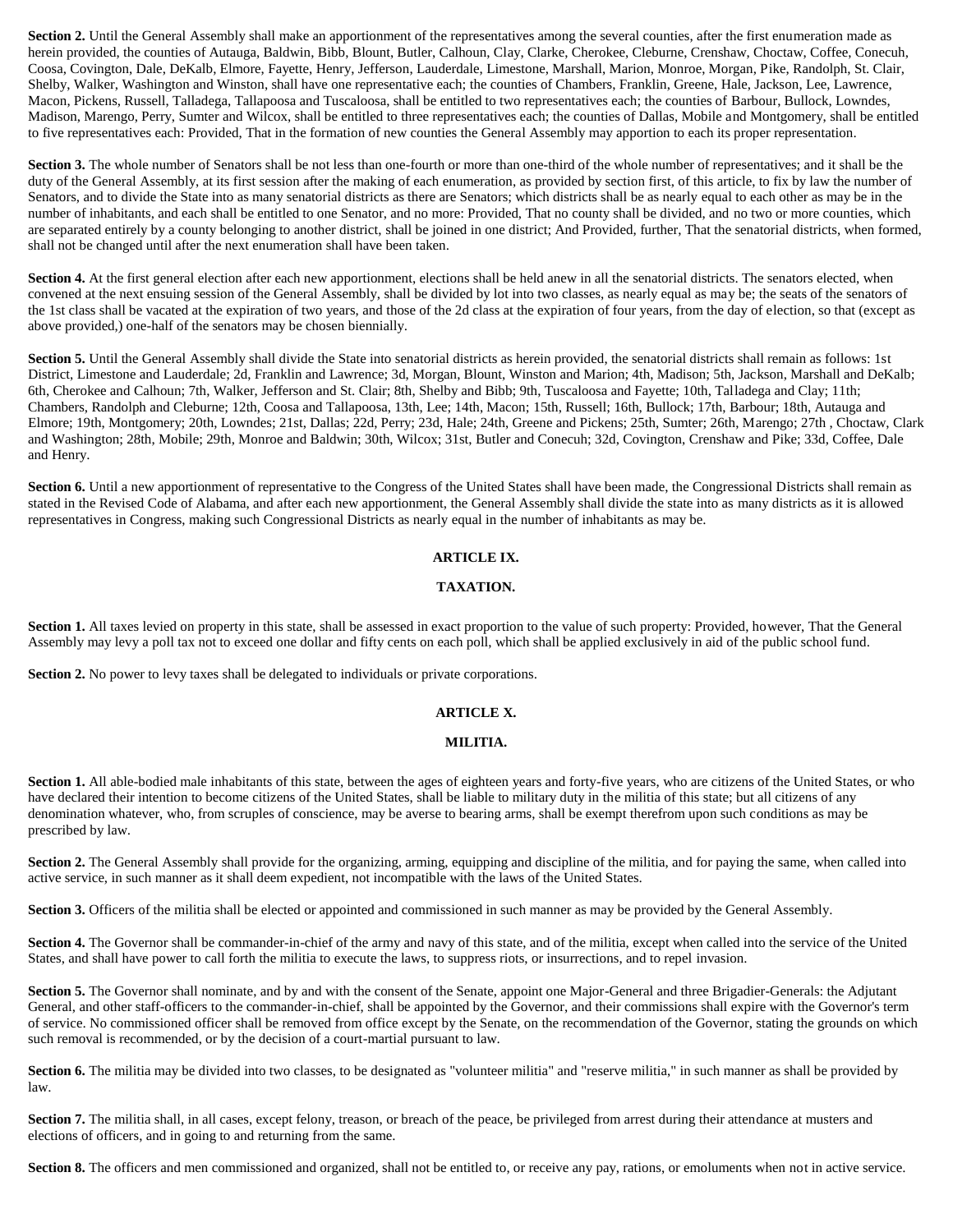## **ARTICLE XI.**

#### **EDUCATION.**

Section 1. The common schools, and other educational institutions of the State, shall be under the management of a Board of Education, consisting of a Superintendent of Public Instruction and two members from each Congressional District.

The Governor of the State shall be ex officio a member of the Board, but shall have no vote in its proceedings.

**Section 2.** The Superintendent of Public Instruction shall be President of the Board of Education, and have the casting vote in case of a tie; he shall have the supervision of the public schools of the State, and perform such other duties as may be imposed upon him by the Board and the laws of the State. He shall be elected in the same manner and for the same term as the Governor of the State, and receive such salary as may be fixed by law. An office shall be assigned him in the capitol of the State.

Section 3. The members of the Board shall hold office for a term of four years, and until their successors shall be elected and qualified. After the first election under the Constitution, the Board shall be divided into two equal classes, so that each class shall consist of one member from each District. The seats of the first class shall be vacated at the expiration of two years from the day of election, so that one-half may be chosen biennially.

Section 4. The members of the Board of Education, except the Superintendent, shall be elected by the qualified electors of the Congressional Districts in which they are chosen, at the same time and in the same manner as the members of Congress.

Section 5. The Board of Education shall exercise full legislative powers in reference to the public educational institutions of the State, and its acts, when approved by the Governor, or when re enacted by two-thirds of the Board, in case of his disapproval, shall have the force and effect of law, unless repealed by the General Assembly.

Section 6. It shall be the duty of the Board to establish, throughout the State, in each township, or other school district which it may created, one or more schools at which all the children of the State, between the ages of five and twenty-one years, may attend free of charge.

Section 7. No rule or law affecting the general interest of education shall be made by the Board without the concurrence of a majority of its members. The style of all acts of the Board shall be, "Be it enacted by the Board of Education of the State of Alabama."

Section 8. The Board of Education shall be a body politic and corporate, by the name and style of the Board of Education of the State of Alabama. Said Board shall also be a Board of Regents of the State University, and when sitting as a Board of Regents of the University, shall have power to appoint the President and the Faculties thereof.

The President of the University shall be ex officio a member of the board of Regents, but shall have no vote in its proceedings.

Section 9. The Board of Education shall meet annually at the seat of government at the same time as the General Assembly, but no session shall continue longer than twenty days, nor shall more than one session be held in the same year, unless authorized by the Governor. The members shall receive the same mileage and daily pay as the members of the General Assembly.

Section 10. The proceeds of all lands that have been or may be granted by the United States to the State for educational purposes; of the swamp lands; and of all lands or other property given by individuals or appropriated by the state for like purposes; and of all estates of deceased persons who have died without leaving a will or heir; and all moneys which may be paid as an equivalent for exemption from military duty, shall be and remain a perpetual fund, which may be increased but not diminished, and the interest and income of which, together with the rents of all such lands as may remain unsold, and such other means, as the General Assembly may provide, shall be inviolably appropriated to educational purposes, and to no other purpose whatever.

Section 11. In addition to the amount accruing from the above sources, one-fifth of the aggregate annual revenue of the State shall be devoted exclusively to the maintenance of public schools.

Section 12. The General Assembly may give power to the authorities of the school districts to levy a poll tax on the inhabitants of the district in aid of the general school fund, and for no other purpose.

Section 13. The General Assembly shall levy a specific annual tax upon all Rail Road, Navigation, Banking, and Insurance corporations, and upon all Insurance and Foreign Bank and Exchange Agencies, and upon the profits of foreign bank bills issued in this State by any corporation, partnership or persons, which shall be exclusively devoted to the maintenance of public schools.

**Section 14.** The General Assembly shall, as soon as practicable, provide for the establishment of an Agricultural College, and shall appropriate the two hundred and forty thousand acres of land donated to this State for the support of such a college, by the act of Congress, passed July 2, 1862, or the money or scrip, as the case may be, arising from the sale of said land or any lands which may hereafter be granted, or appropriated for such purpose, for the support and maintenance of such college or schools, and may make the same a branch of the University of Alabama for instruction in agriculture, in the mechanic arts, and the natural sciences connected therewith, and place the same under the supervision of the Regents of the University.

# **ARTICLE XII.**

#### **INDUSTRIAL RESOURCES.**

Section 1. A Bureau of Industrial Resources shall be established, to be under the management of a Commissioner, who shall be elected at the first general election, and shall hold his office for the term of four years.

Section 2. The Commissioner of Industrial Resources shall collect and condense statistical information concerning the productive industries of the state; and shall make, or cause to be made, a careful, accurate and thorough report upon the agriculture and geology of the state, and annually report such additions as the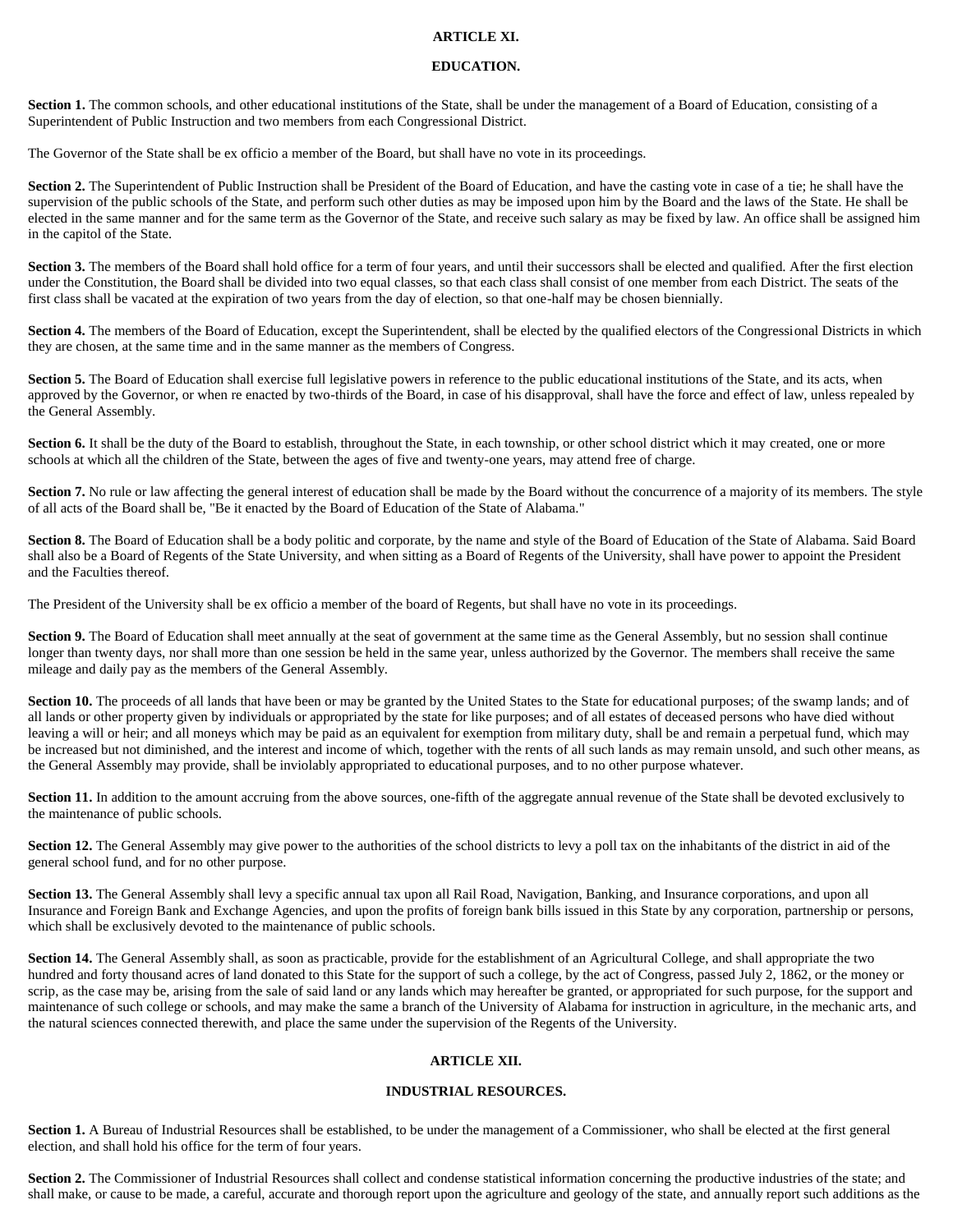progress of scientific development and extended explorations may require. He shall, from time to time, disseminate among the people of the state such knowledge as he may deem important, concerning improved machinery and production, and for the promotion of their agricultural, manufacturing and mining interests; and shall send out to the people of the United States and foreign countries, such reports concerning the industrial resources of Alabama, as may best make known the advantages offered by the state to emigrants; and shall perform such other duties as the General Assembly may require.

Section 3. It shall be the duty of the General assembly, at the first session after the adoption of this Constitution, to pass such laws and regulations as may be necessary for the government and protection of this bureau, and also to fix and provide for the compensation of the commissioner.

Section 4. This bureau shall be located, and the commissioner shall reside at the capital of the state, and he shall annually make a written or printed report to the Governor of the state, to be laid before the General Assembly at each session.

Section 5. In case of the death, removal or resignation of the commissioner, the Governor, with the approval of the Senate, shall have power to appoint a commissioner for the unexpired term.

## **ARTICLE XIII.**

## **CORPORATIONS.**

Section 1. Corporations may be formed under general laws, but shall not be created by special act, except for municipal purposes. All general laws and special acts passed pursuant to this section, may be altered, amended or repealed.

Section 2. Dues from corporations shall be secured by such individual liabilities of the corporators or other means as may be prescribed by law.

**Section 3.** Each stockholder in any corporation shall be liable to the amount of stock held or owned by him.

Section 4. The property of corporations now existing, or hereafter created, shall forever be subject to taxation the same as property of individuals, except corporations for educational and charitable purposes.

**Section 5.** No right of way shall be appropriated to the use of any corporation, until full compensation therefor be first made in money or secured by a deposit of money to the owner, irrespective of any benefit from any improvement proposed by such corporation, which compensation shall be ascertained by a jury of twelve men, in a court of record, as shall be prescribed by law.

Section 6. The General Assembly shall not have power to establish or incorporate any bank or banking company, or monied institution, for the purpose of issuing bills of credit or bills payable to order or bearer, except under the conditions prescribed in this Constitution.

**Section 7.** No bank shall be established, otherwise than under a general banking law, as provided in the first section of this article.

Section 8. The General Assembly may enact a general banking law, which law shall provide for the registry and countersigning by the Governor of the State, of all paper credit designed to be created as money; and ample collateral security, convertible into specie, or the redemption of the same in gold or silver, shall be required, and such collateral security shall be under the control of such officer or officers as may be prescribed by law.

Section 9. All bills or notes issued as money, shall be, at all times, redeemable in gold or silver, and no law shall be passed sanctioning, directly or indirectly, the suspension, by any bank or banking company, of specie payment.

**Section 10.** Holders of bank notes shall be entitled, in case of insolvency, to preference of payment over all other creditors.

Section 11. Every bank or banking company shall be required to cease all banking operations within twenty years from the time of its organization, and promptly thereafter close its business.

Section 12. No bank shall receive, directly or indirectly, a greater rate of interest than shall be allowed by law to individuals for lending money.

Section 13. The state shall not be a stockholder in any bank, nor shall the credit of the state ever be given or lent to any banking company, association or corporation, except for the purpose of expediting the construction of railroads, or works of internal improvement, within this state, and the credit of the state shall, in no case, be given or lent without the approval of two-thirds of both houses of the General Assembly.

Section 15. All corporations shall have the right to sue and shall be subject to be sued, in all courts, in like cases as natural persons.

Section 16. It shall be the duty of the General Assembly to provide for the organization of cities, and incorporated towns, and to restrict their power of taxation, assessment and contracting of debt.

# **ARTICLE XIV.**

## **EXEMPTED PROPERTY**

Section 1. The personal property of any resident of this state to the value of one thousand dollars, to be selected by such resident, shall be exempted from sale on execution, or other final process of any court, issued for the collection of any debt contracted after the adoption of this Constitution.

Section 2. Every homestead, not exceeding eighty acres of land, and the dwelling and appurtenances thereon, to be selected by the owner thereof, and not in any town, city, or village, or in lieu thereof, at the option of the owner, any lot in the city, town or village, with the dwelling and appurtenances thereon, owned and occupied by any resident of this State, and not exceeding the value of two thousand dollars, shall be exempted from sale, on execution, or any other final